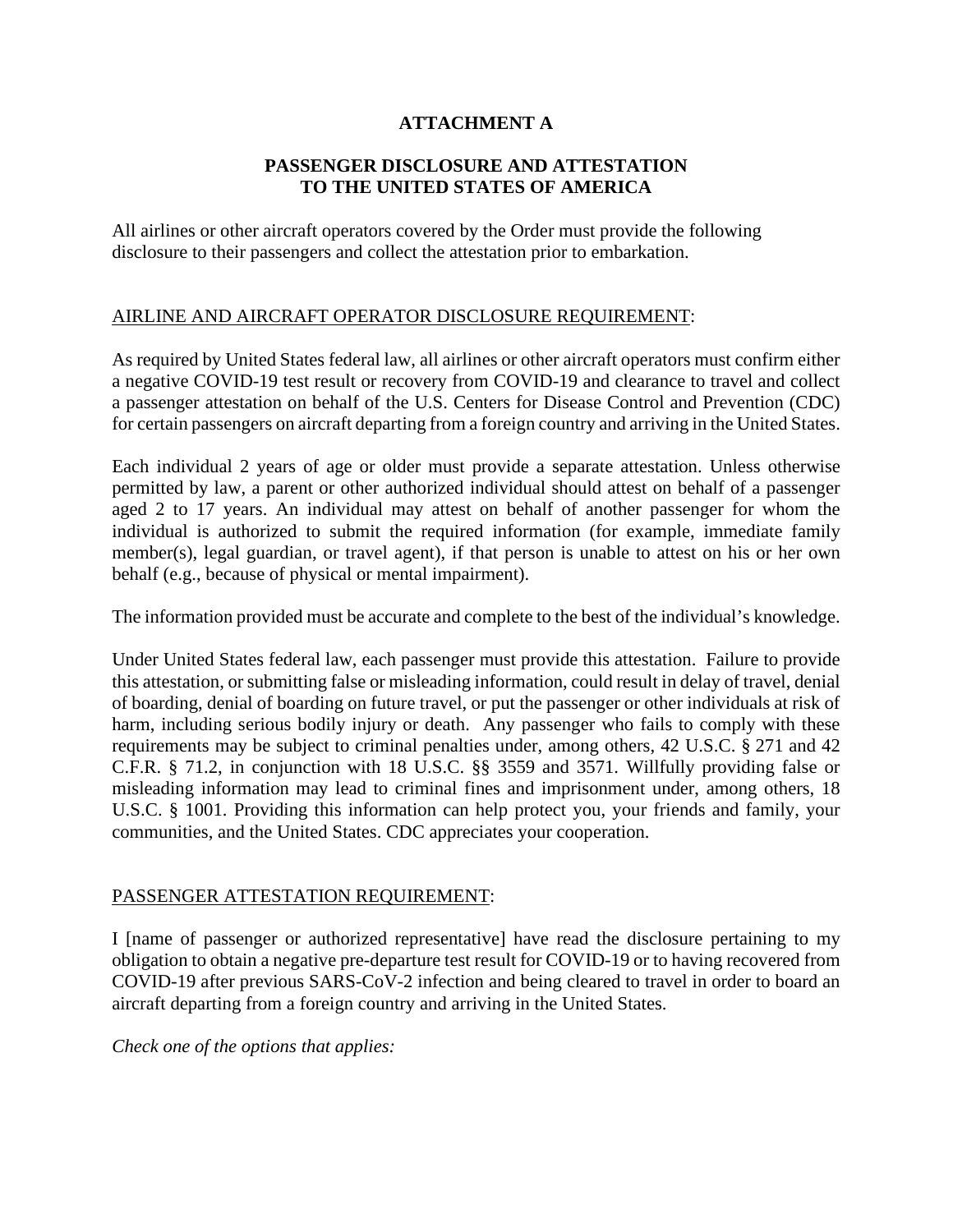[ ] I attest that I have received a negative pre-departure test result for COVID-19. The test was a viral test that was conducted on a specimen collected from me during the 3 calendar days preceding the flight's departure.

[] I attest that I have recovered from COVID-19 in the last 3 months (90 days), or the time period specified in current CDC guidance, after having previously tested positive for SARS-CoV-2 and have been cleared for travel by a licensed healthcare provider or public health official.

[ ] On behalf of [ ] [ ] [ ] [ ] [ ] [ ] [ ] [ attest that such person has received a negative pre-departure test result for COVID-19. The test was a viral test that was conducted on a specimen collected from that person during the 3 calendar days preceding the flight's departure.

[ ] On behalf of [ ]  $\blacksquare$  ], I attest that such person has recovered from COVID-19 in the last 3 months (90 days), or the time period specified in current CDC guidance, after having previously tested positive for SARS-CoV-2 and has been cleared for travel by a licensed healthcare provider or public health official.

 $\overline{\phantom{a}}$  , and the contract of the contract of the contract of the contract of the contract of the contract of the contract of the contract of the contract of the contract of the contract of the contract of the contrac

Date

## **Privacy Act Statement**

The United States Centers for Disease Control and Prevention (CDC) requires airlines and other aircraft operators to collect this information pursuant to 42 C.F.R. §§ 71.20 and 71.31(b), as authorized by 42 U.S.C. § 264. Providing this information is mandatory for all passengers arriving by aircraft into the United States. Failure to provide this information may prevent you from boarding the plane. Additionally, passengers will be required to attest to providing complete and accurate information, and failure to do so may lead to other consequences, including criminal penalties. CDC will use this information to help prevent the introduction, transmission, and spread of communicable diseases by performing contact tracing investigations and notifying exposed individuals and public health authorities; and for health education, treatment, prophylaxis, or other appropriate public health interventions, including the implementation of travel restrictions.

The Privacy Act of 1974, 5 U.S.C. § 552a, governs the collection and use of this information. The information maintained by CDC will be covered by CDC's System of Records No. 09-20-0171, Quarantine- and Traveler-Related Activities, Including Records for Contact Tracing Investigation and Notification under 42 C.F.R. Parts 70 and 71. *See* 72 Fed. Reg. 70867 (Dec. 13, 2007), as